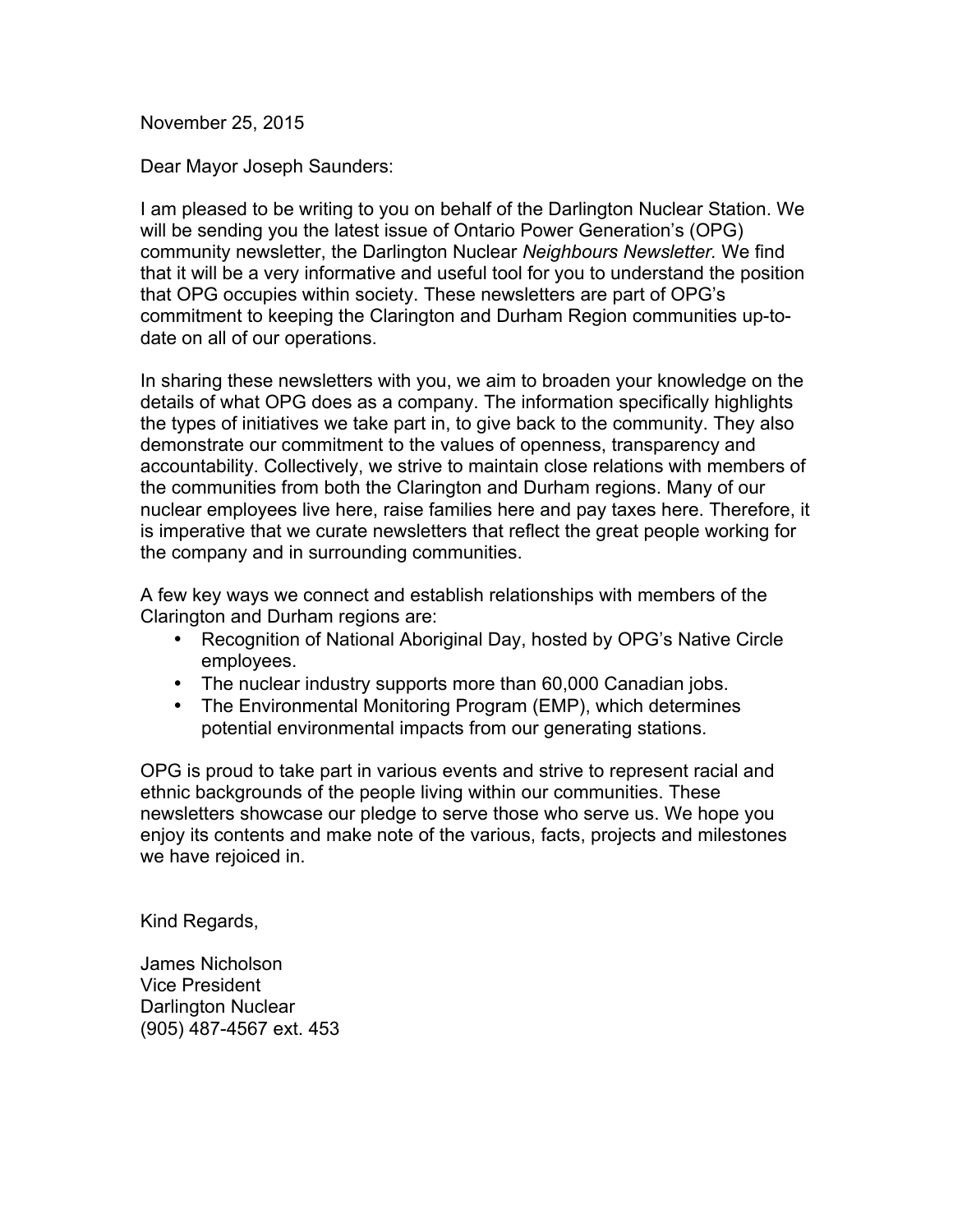## Letter from the CEO

This past year has proven to be a very strong one for Panda Cars International. Our various accomplishments experienced in the year of 2014 have been in line with our overall vision and guided through our corporate values. We have, and will continue to be committed to becoming a leading car company worldwide. **Every decision that is made revolves around our strength in partnerships and overall, pursuing a passion for building better cars through innovation and affordability.** Building a network of partnerships with other car manufacturers to create quality automobiles that serve the needs of our customers will remain at the forefront of our vision in the years to come.

## Accomplishments in 2014

We have received the 2014 "Sustainable Car Company of the Year Award" from the International Green Energy Association. It was a great honour to be recognized in this way as we pride ourselves in our commitment to responsibly enhance the environment of the surrounding communities. As well, **our company has produced a record number of over 2 million cars and has earned a profit of \$5 billion.** In addition, the new partnership developed with Volvo Ltd. will provide an incredible opportunity for the company to collaborate with one of the safest car manufacturers, and produce high quality electric vehicles for our customers. Customer satisfaction is our number one priority and we feel as though these opportunities will best suite their needs, whilst achieving the highest level of quality for our business operations.

Panda employees raised and donated over \$5 million to the European Union Children's Relief fund as part of their annual charity campaign. We are very proud of this achievement as it showcases our commitment to respecting and caring for all members of the community. These types of employee initiatives will allow us to further realize our vision in being acknowledged as the leader in the international automotive vehicle industry. Most importantly, it will allow our company to be the employer of choice for up and coming candidates looking to work in the industry.

## Future Vision

As we look ahead to the coming years, the company strives to build upon the successes experienced in 2014. By 2020, Panda Cars International hopes to meet its goal of becoming one of the world's top three automobile companies – with 10 per cent market share growth. Our strategy is to identify and develop emerging opportunities for new business in markets that have not been given thoughtful consideration to in years past.